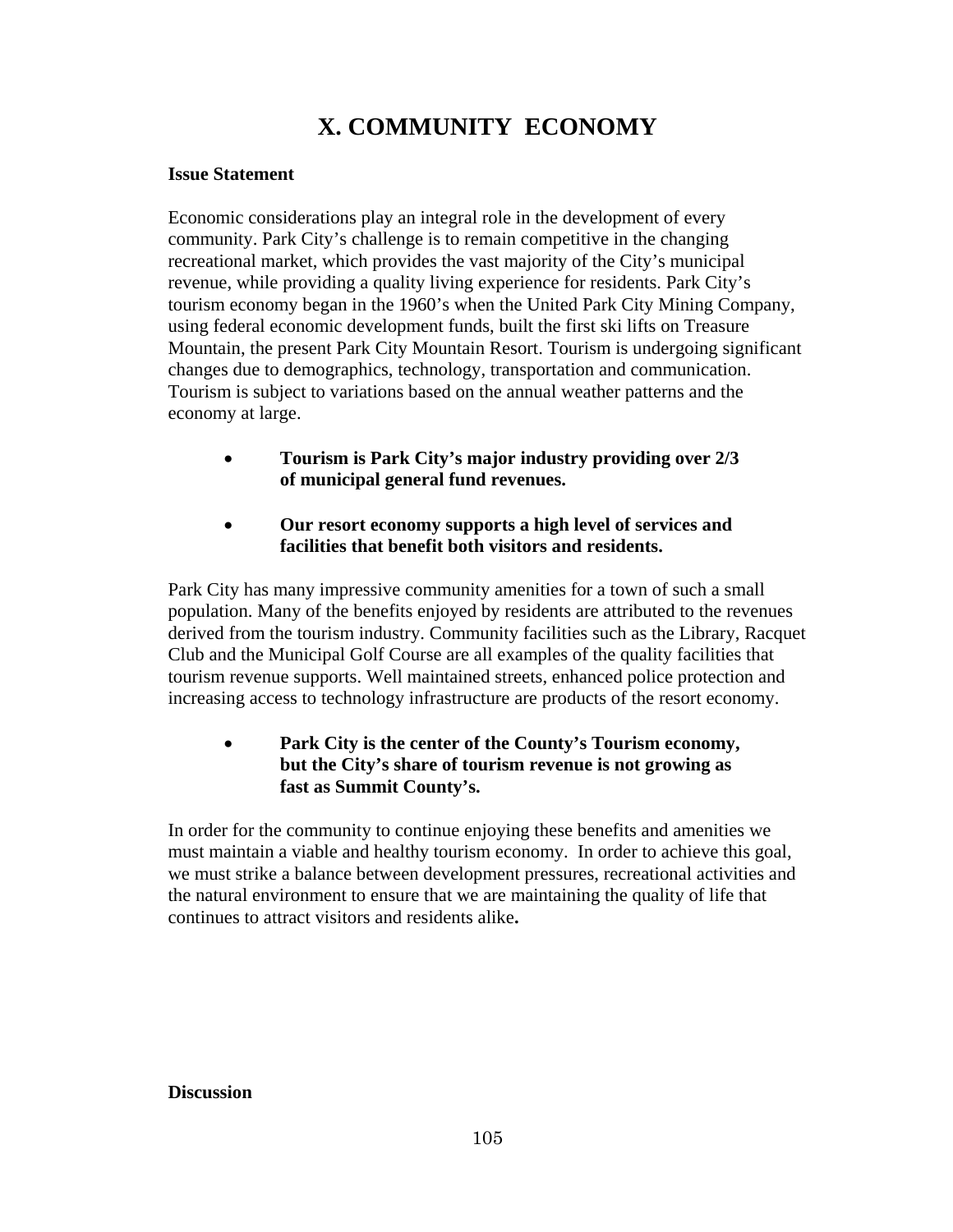## **Park City's Economy**

A mountain ski resort community like Park City has a unique economic relationship to the surrounding area. The composition of Park City's local economy and the character of the revenues that support local government deviate markedly from traditional patterns found across Utah or in the rest of the country, including other resort towns.

Consequently, generalizations drawn from regional or national experience may not apply in Park City. For example, the assertion that residential development does not pay its own way may not be true in Park City, especially for high value second homes. Or, the presumption that greater diversity in our economic base would lead to greater economic efficiency may not be true if increased diversity intensifies demand for scarce labor and housing and competes with our primary economic resource, winter recreation. The following overview of Park City's economic base and its relationship to revenues for local government is offered as a backdrop for understanding.

#### **Economic Base Theory.**

The heart of *economic base theory* is the proposition that the well being of a local economy ultimately depends on outside demand for its products. More precisely, whether an area grows or declines economically depends on how it performs as an exporter. Exports may be in the form of goods and services, including labor, that flow out of the region to buyers, or in the case of Park City, purchases inside the city by buyers whose money was made elsewhere. Export industries constitute the *economic base,* or *basic sector* of a local economy.

Other economic activities support the basic sector and its employees and their families. The supporting activities, such as trade, personal services, products for local markets, and production of inputs for the basic sector, together comprise the non-basic or service sector*.* 

If demand for "exports" increases, the basic sector expands. This, in turn, generates an expansion in the supporting activities of the service sector. The ratio of basic to service activity is called the base ratio. If the base ratio is 1:2, every new dollar of export sales in the basic sector is assumed to lead to two new dollars of sales in the nonbasic sector. If the base ratio is 1:2, *the base multiplier* is 3. This means that when export sales increase by one dollar, it multiplies to a total of three dollars, including new money in both basic and service sectors. Thus, multiplying any change in the basic sector by the base multiplier yields an estimate of the total economic change.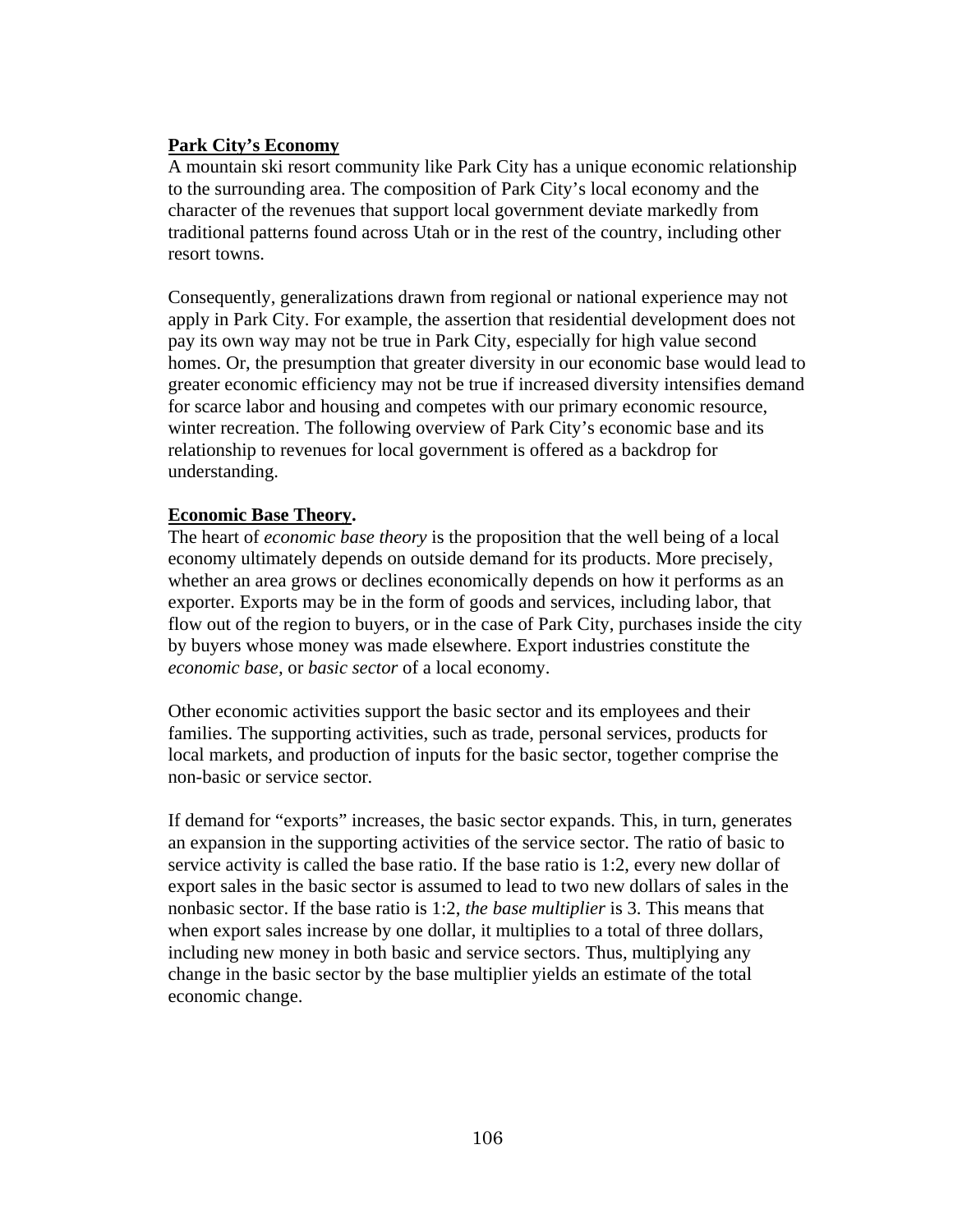Economic base theory is a better descriptive than analytical tool. Determining with precision what constitute the basic and service sectors is often difficult in practice. The following discussion about the source and flow of money in the Park City economy may yield a better understanding of our local economy.

Park City's depends on the following inter-related industries for the majority of its economic base:

- Recreation and Tourism,
- Construction, Development, Real Estate and Associated Services, and
- High Wealth Households and Second Homes.

## **Recreation and Tourism**

Tourism is the major industry in Park City with its skiing, lodging facilities and restaurants contributing significantly to the local economy. The City has approximately 100 restaurants, 191 shops, 16 private art galleries, one community arts center, and a community museum.

Tourism growth is strong in Summit County; according to the Utah Travel Council, travel and recreation-related employment has increased by roughly 6.4 percent a year since 1993 and transient room taxes (an indicator of overnight stays), have increased by an average 10.4 percent a year. The number of lodging nights is increasing, as well as attendance at major festivals and special events, $\frac{1}{1}$  $\frac{1}{1}$  $\frac{1}{1}$  suggesting strong growth in visitation.

## **Tourism plays a significant role in the economic base of Summit County, currently providing 5,700 jobs 40 percent of the 14,300 jobs countywide.[2](#page-2-1)**

Tourism provides jobs for people in Park City with an annual payroll of approximately \$150 million. Tourism also indirectly supports several other industries, such as construction, insurance, building supplies, furniture and automotive.

<span id="page-2-0"></span>l 1. Lodging nights have increased at an average annual rate of 10.3 percent since 1995.

<span id="page-2-1"></span><sup>2.</sup> Utah Travel Council, Division of Travel Development, *1999 Economic and Travel Industry Profiles for Utah Counties*.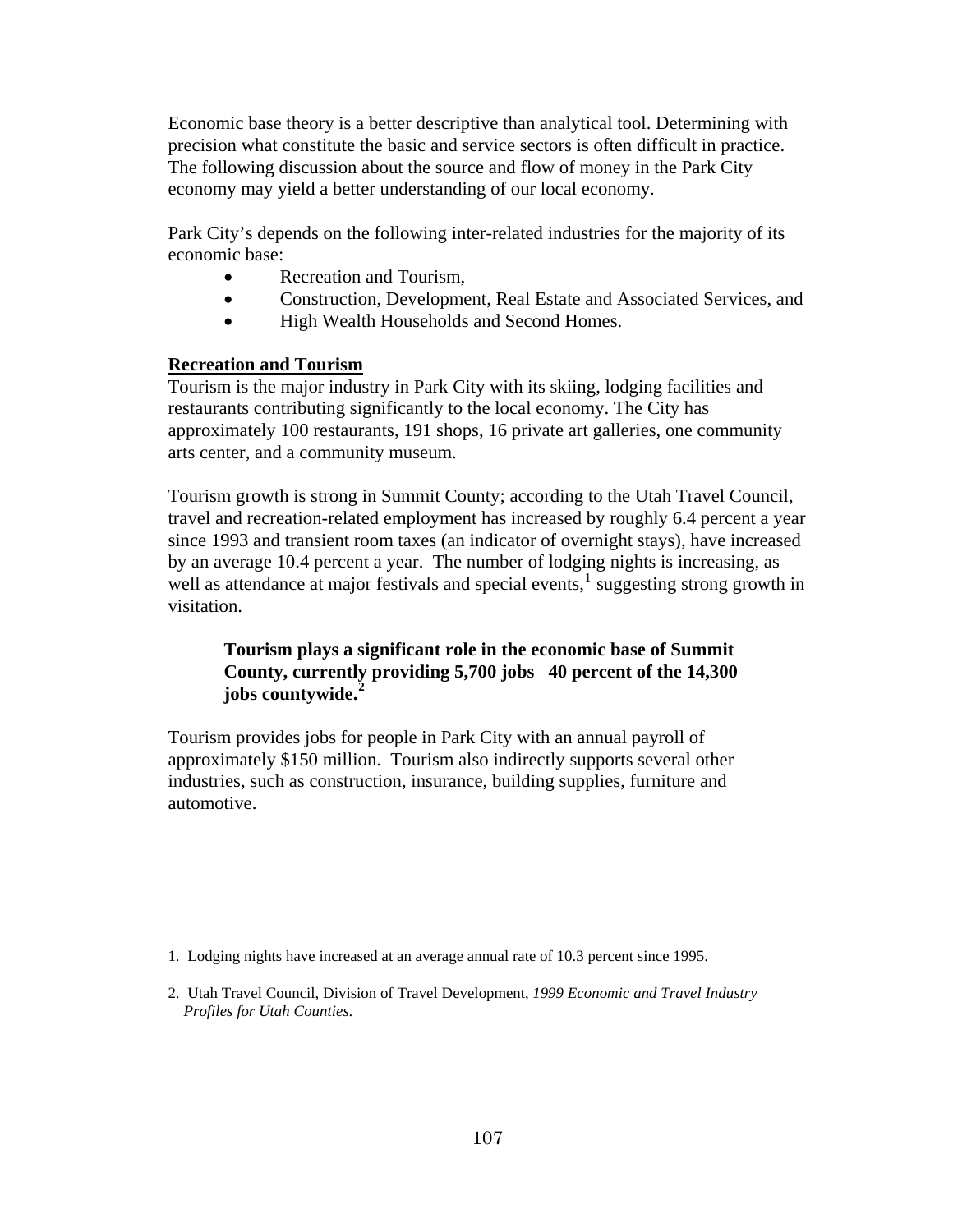**Visitor spending totals roughly \$351 million in Summit County, 77% of these expenditures occur in Park City.** 



Local government revenues to the City, County and School district that are attributable to tourism exceeded \$43 million in 1999. The \$23.6 million received by the City is approximately two thirds of the total budget.

|       |      | <b>Park City Municipal</b><br><b>Corporation</b> | <b>Summit County</b> | <b>Park City</b><br><b>School District</b> |
|-------|------|--------------------------------------------------|----------------------|--------------------------------------------|
| Total | \$43 | \$23,638,812                                     | \$9.784.127          | \$9,932,641                                |

 *Wikstrom Economic and Planning Consultants 2000* 

Over the past five years, overnight visitors to Park city have remained relatively constant but the economic contribution which tourism makes in the Park City community has grown dramatically. Non-primary residences ("second homes") in the county are currently valued at over \$2.8 billion.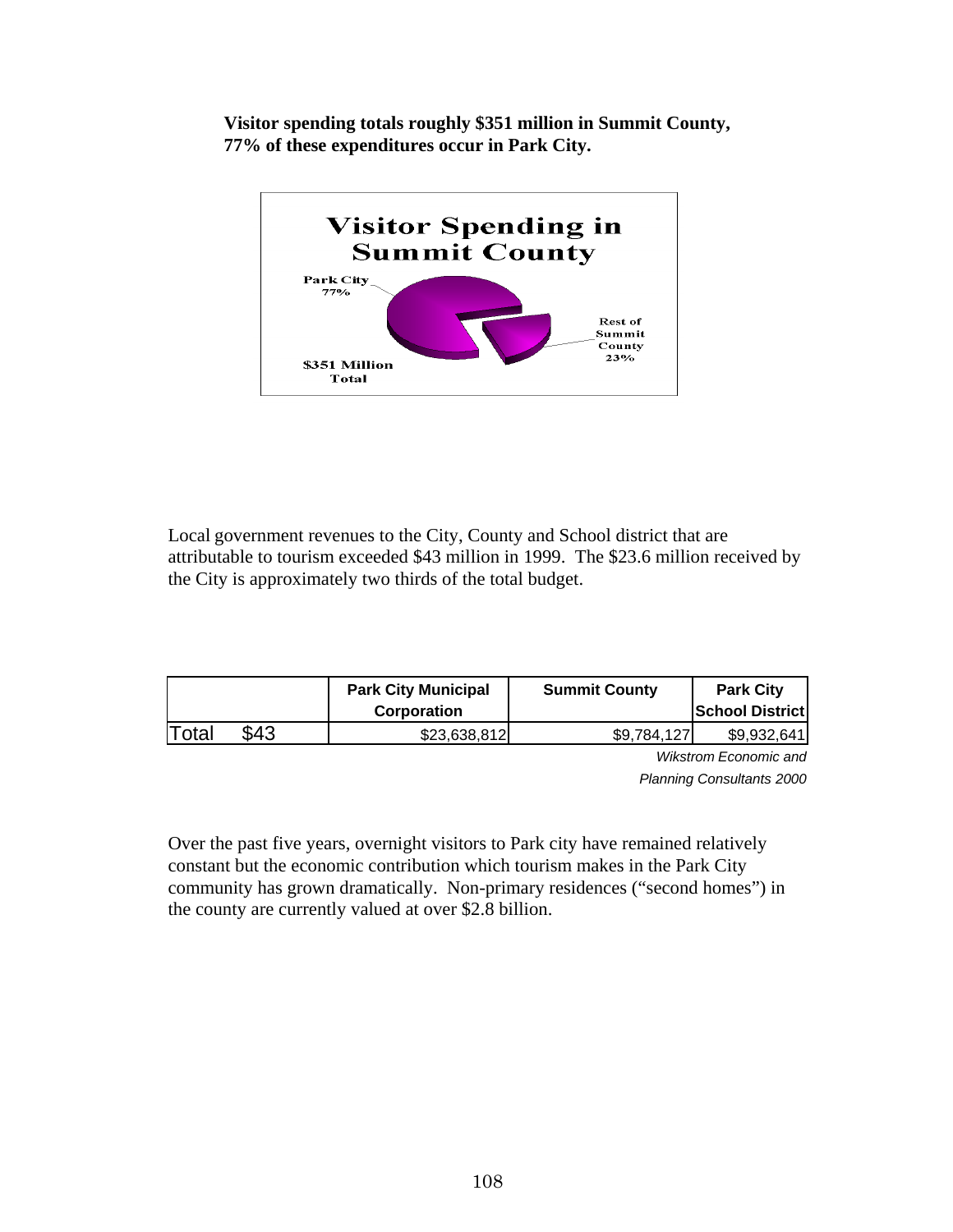**Average skier visitor spending was \$322 per day and average summer visitor spending was \$139 per day in 1999.**

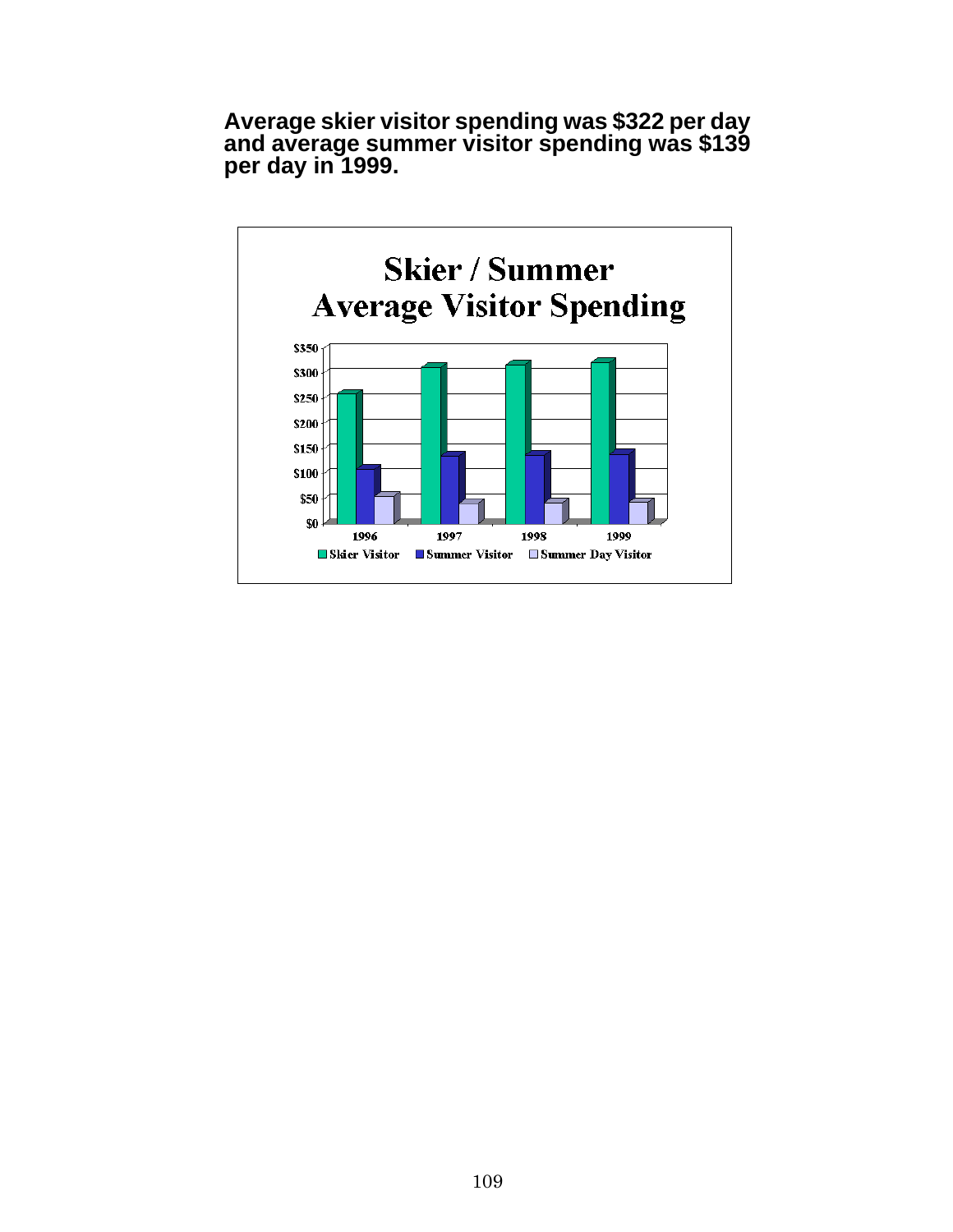While skier days have leveled out, or as in the case of 1999, dropped, Park City's share of skiers, compared to the State as a whole, continues to rise, up 10% since 1981-82.



Highest lodging occupancy rates in park City are seen from January to March. High occupancy rates in July and August reflect the growing increase in summer recreation travel.



# **Occupancy By Month**

Chamber/Bureau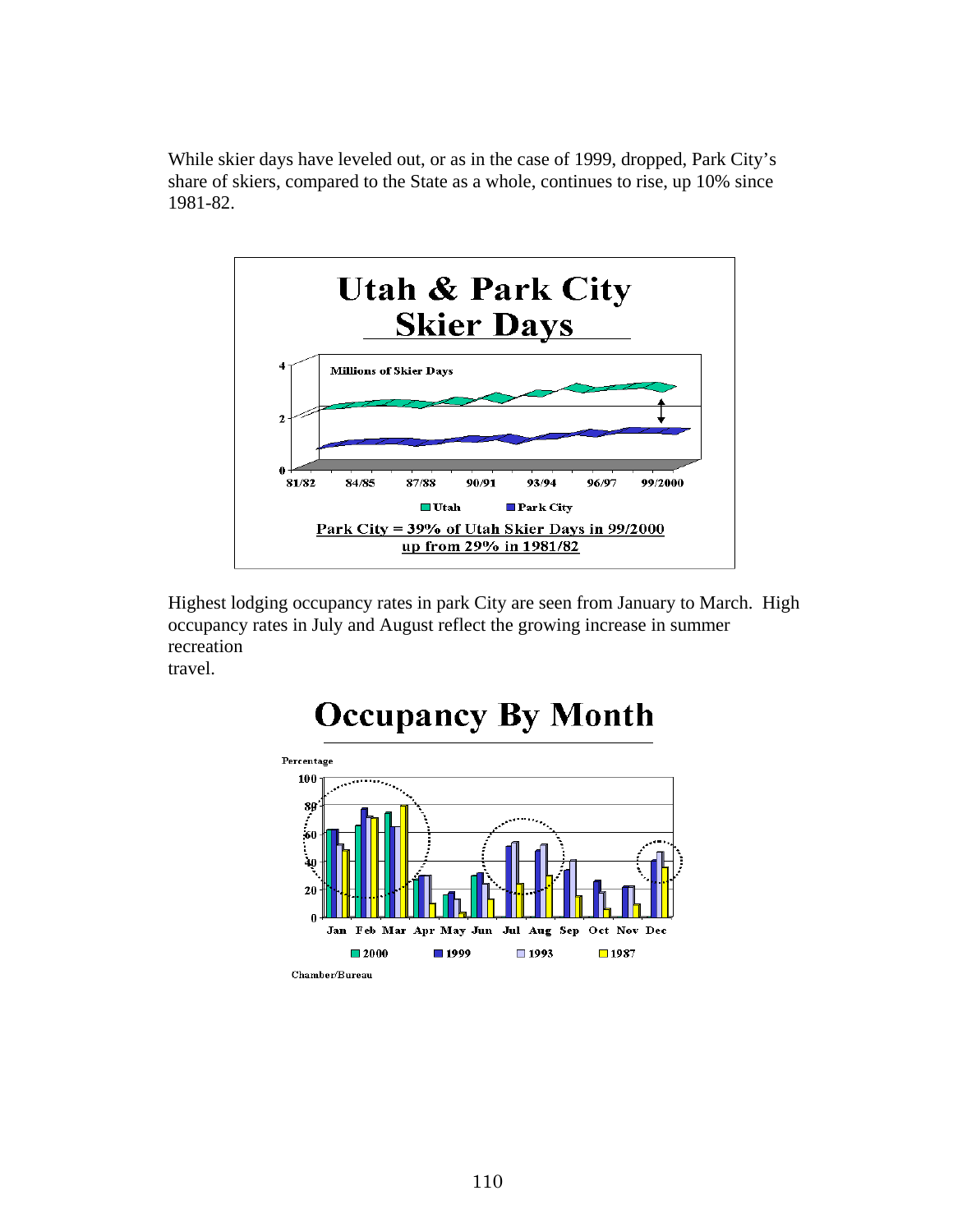Special annual events also contribute greatly to Park City's economy. Events such as the Sundance Film Festival draw approximately 13,500 out-of-state visitors and 7,300 in-state visitors. The GM Park City Art Festival drew approximately 80,000 visitors over two days in 2000. Revenues from these events (\$17.4 million from Sundance in 1999) add significantly to the revenues of the City particularly when the ski industry may be experiencing a decrease in skier days. Even as important as these events are to be local economy, they still represent a comparatively small percentage of the City's revenues when compared to money derived from winter tourism.

| Event                              | <b>Est. Attendance</b>              |
|------------------------------------|-------------------------------------|
| <b>NORBA Nationals</b>             | 6,000 over three days               |
| <b>GM Art Festival</b>             | 80,000 over two days                |
| IAMA Folk & Bluegrass              | 3,500                               |
| Utah Symphony                      | 19,200                              |
| Novell Showdown Senior PGA         | 60,000 over seven days              |
| <b>Fidelity Intl Jazz Festival</b> | 10,000                              |
| Concerts in the Park               | 900 weekly                          |
| <b>Sundance Film Festival</b>      | 13, 500 out of state<br>7,300 local |

#### *Park City Special Events*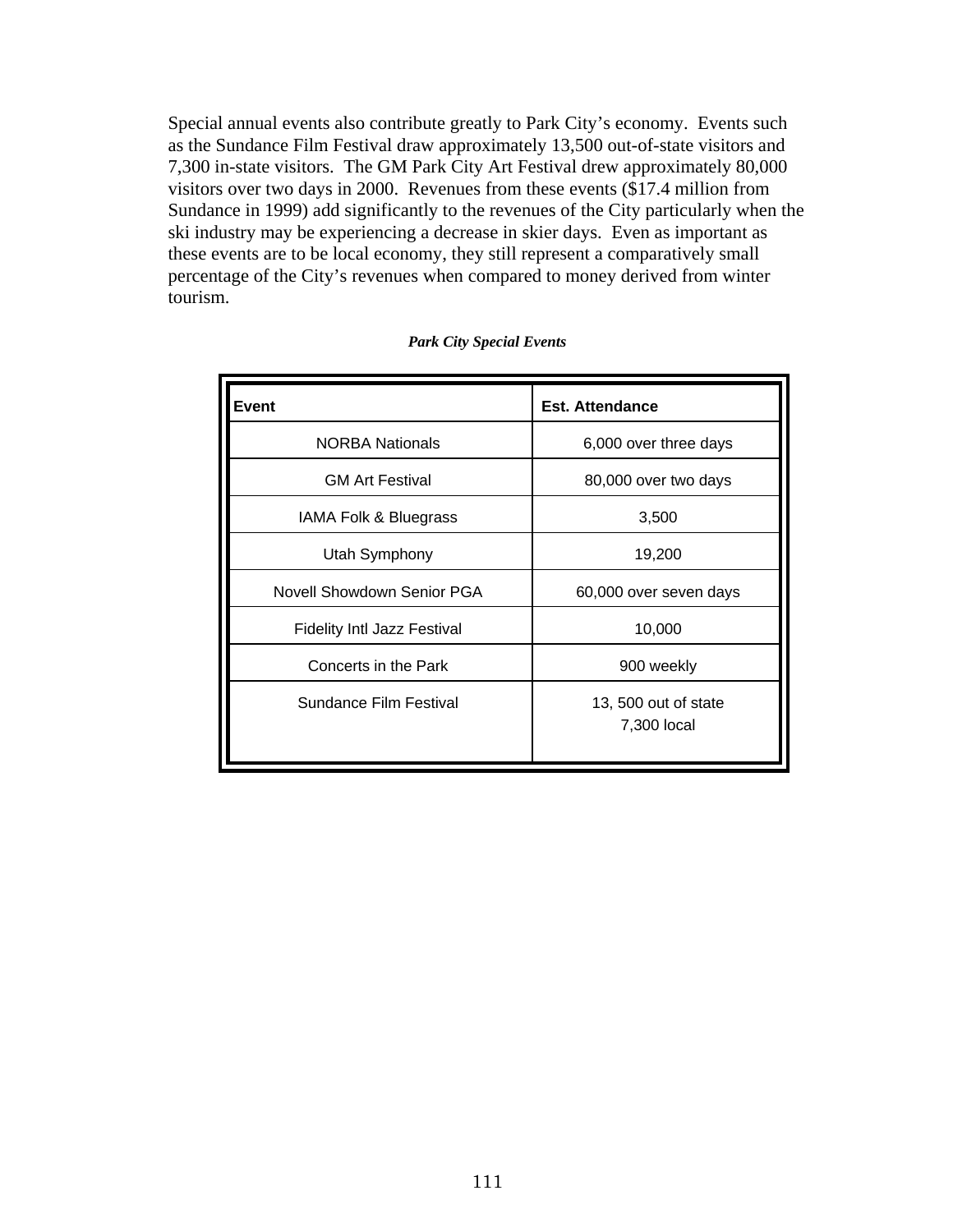#### **Construction, Development, Real Estate and Associated Services**

Closely connected to the tourist and ski industries in Park City is the real estate and construction industry. Construction and development contribute directly to municipal revenues.

**During the past ten years, permit value of construction within the City has gone from a low of \$51 million in 1990 to a high of \$119 million in 1999. The permit valuation in 2000 dropped to \$85 million.** 

**There has been a 9% average annual increase in permit value of construction since 1990.** 



*Note: permit value of construction reflects approximately two-thirds of the actual value of property. Source: park City Municipal Building Department 2001*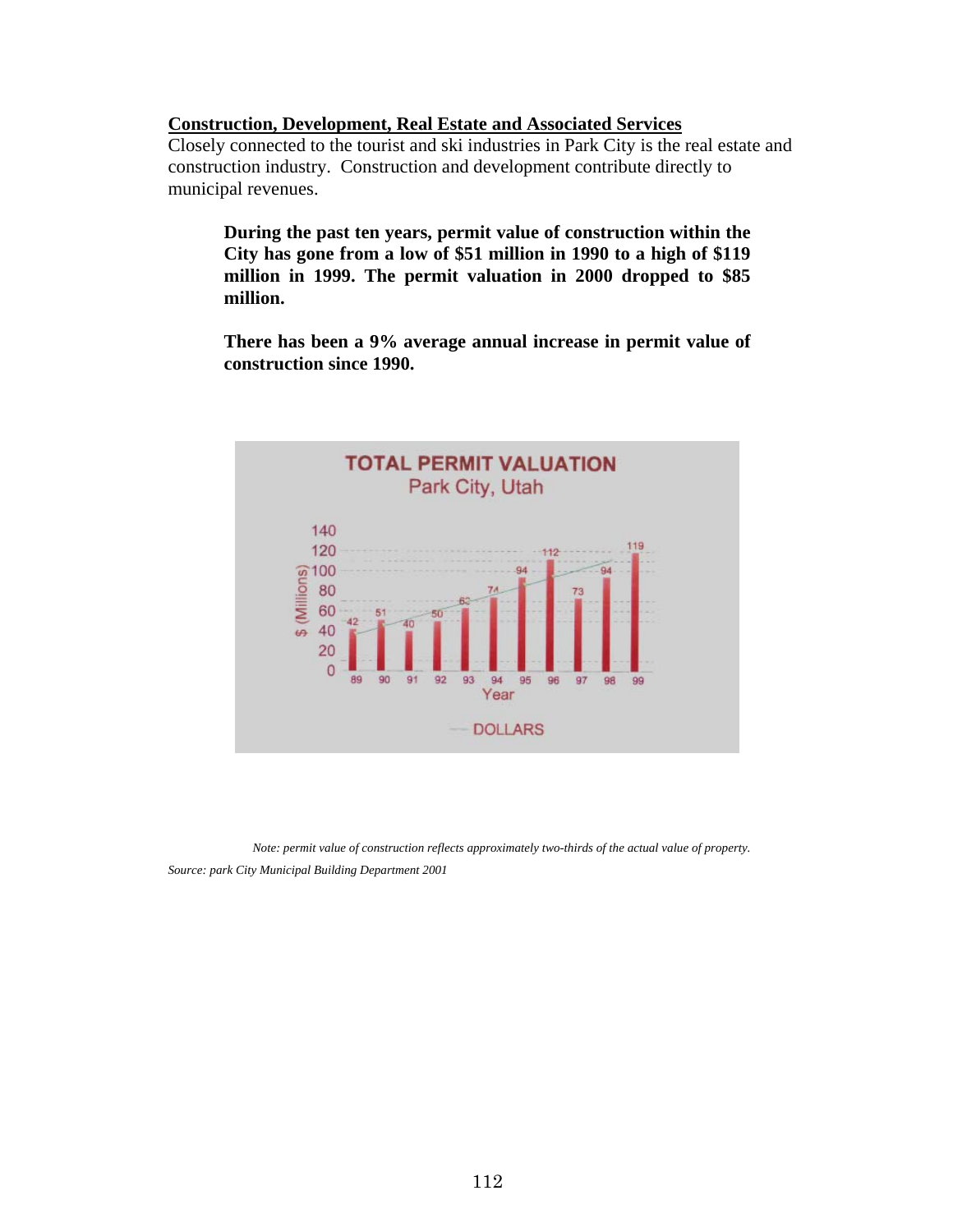Although real estate and associated services do not contribute significantly to the City's municipal budget the industry and ancillary services such as finance and insurance agencies add to the overall employment and prosperity of our economy.

Over the past five years, approximately 50% of the building activity was in residential construction and 50% in commercial construction and remodels. The residential construction breaks down into approximately 85% for single family homes and 15% for multi-family. In 1999 there was a total volume of sales of over \$300 million in home sales. This is a 200 % increase since 1993.

Easy access to Salt Lake City and strong demand for recreational oriented housing has fueled construction for single family homes in Park City and Summit County. The median house price in Park City in 1999 was \$636,000 for a single family home and \$386,000 for a multi-family unit compared to \$270,000 and \$122,500 respectively in 1992.

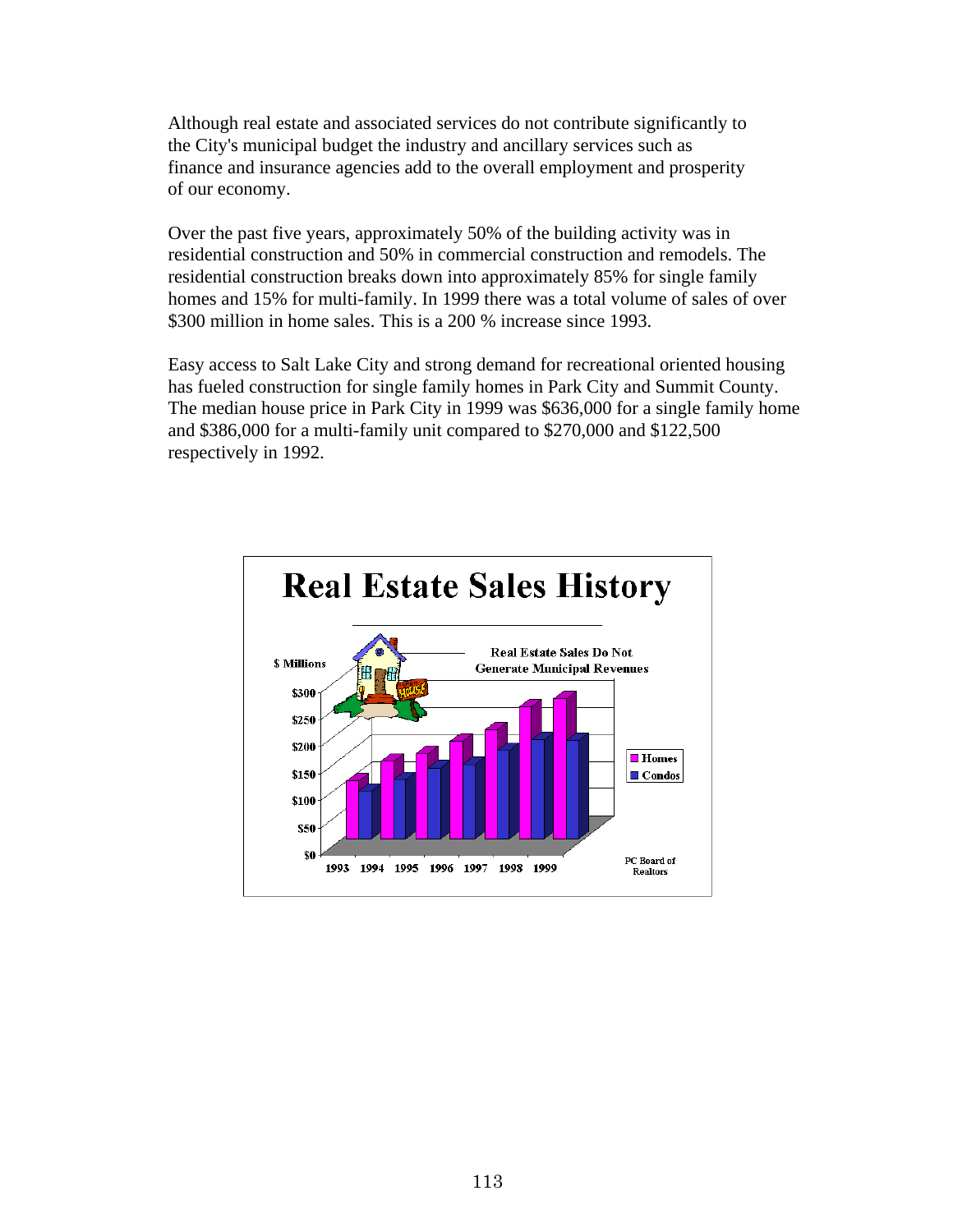#### **High Wealth Second Home Households**

**Second homes in Park City represent roughly 60 percent of the City's \$2,8 billion in taxable value.[3](#page-9-0) Commercial properties represent roughly 9.4 percent of taxable value**.

Property tax revenue attributable to tourism is calculated based on these two components; second homes and commercial properties:

1) second homes are 60 percent of all property tax revenues collected; and 2) visitor-related commercial properties are 5.8 percent (62 percent times 9.4 percent) of revenues collected.



 $\overline{\phantom{a}}$ 

<span id="page-9-0"></span><sup>&</sup>lt;sup>3</sup> Source of Park City taxable value is the 1999 CAFR High Wealth Second Home Households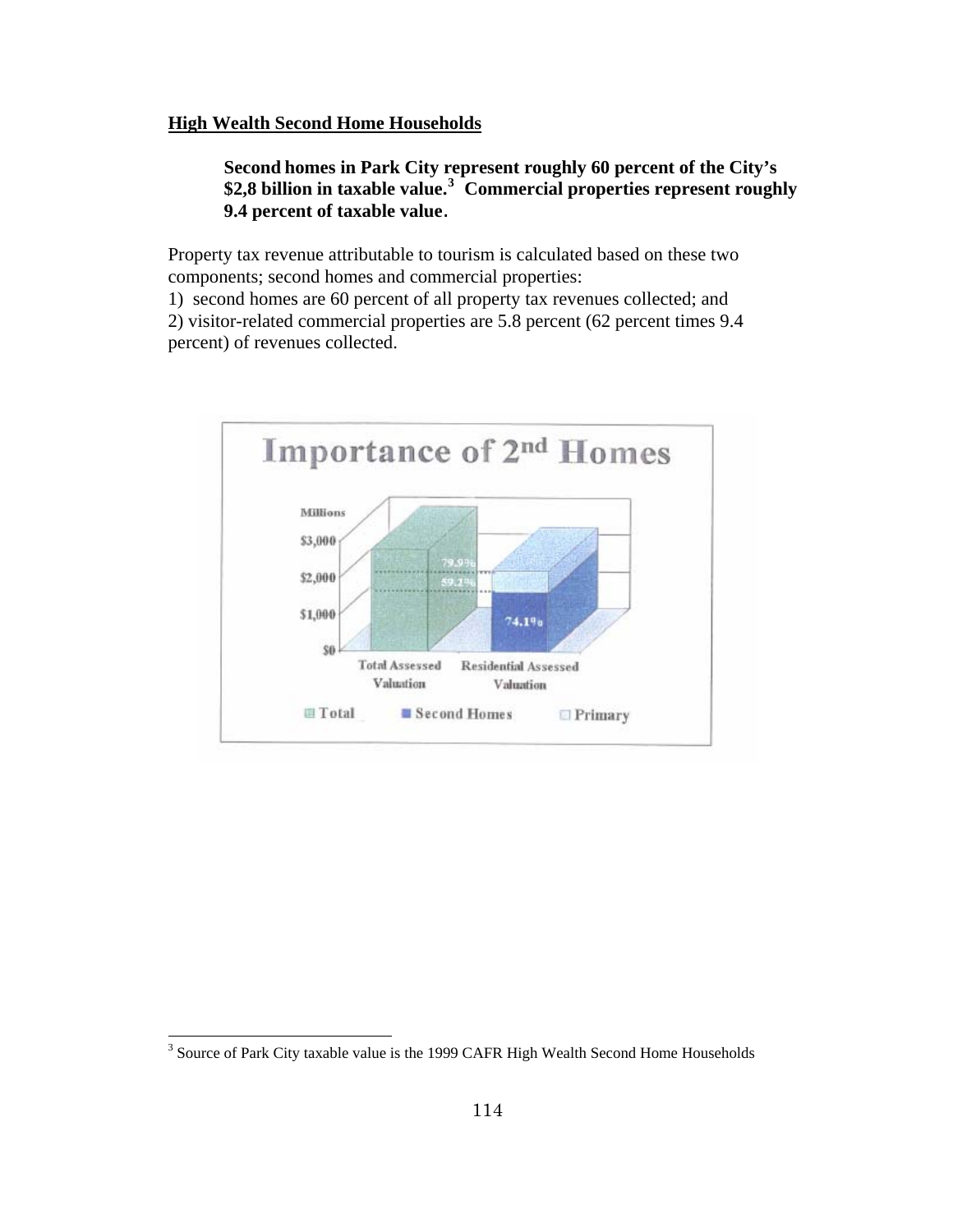Commercial properties are also tourist-related. Calculations by Wikstrom Economic and Planning Consultants show 100 percent of lodging/resort and 65 percent of retail space as tourist-dependent for a rough estimate of \$165 million, or 62 percent of all commercial properties. Another important benefit of second homes in Park City is that the State taxes second homes at a higher rate than primary residences so the revenues collected are greater than those of primary single family homes.

High Value primary housing reflects the attractiveness of Park City to high income employers and the wealthy retired, most of whom earned their incomes outside of Park City.

#### **The Municipal Budget**

## **According to Park City's Comprehensive Annual Financial report, Approximately 68% of Park City's general fund operation budget is tied to Resort and Tourism industries**

Tourism accounts for roughly 68 percent of the total General Fund revenues of nearly \$15 million in the year 2000 – primarily through property taxes, sales taxes, resort taxes and fees from construction-related businesses.

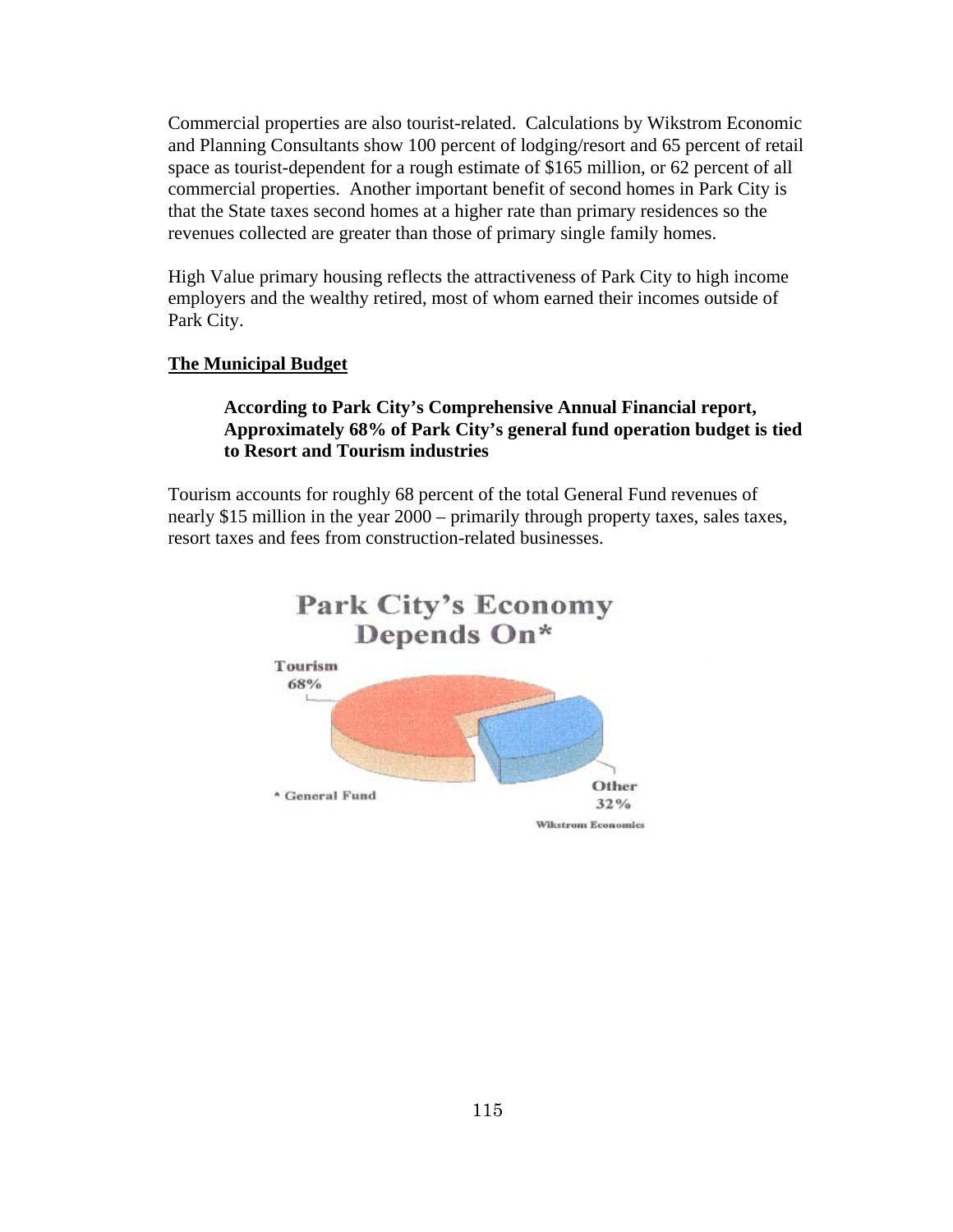Revenue impacts are summarized by three major service providers in the area: Park City Municipal Corporation, Summit County and Park City School District. The tourism-related revenues that flow to the Park City School District are limited to property taxes. Park City and Summit County, however, receive revenues from a number of sources including sales-tax related taxes (local option sales tax, resort tax, restaurant tax, transient room tax, transit tax and franchise tax), property taxes, fees, fines and grants.

| Sales Tax - Who Gets What                                     |                                  |  |  |  |
|---------------------------------------------------------------|----------------------------------|--|--|--|
| For Every \$1 Spent in Park City,<br>Sales Taxes are Paid to: |                                  |  |  |  |
| City<br>State                                                 | $2\phi$<br>5.25¢                 |  |  |  |
| <b>County Collects</b><br>Meals                               |                                  |  |  |  |
| Rooms                                                         | $\frac{1}{\cancel{3}}\cancel{c}$ |  |  |  |

| Property Tax - Who Gets What                            |                  |  |  |  |
|---------------------------------------------------------|------------------|--|--|--|
| For Every \$1 of Property Tax<br>Collected in Park City |                  |  |  |  |
| City                                                    | 24¢              |  |  |  |
| <b>School District</b>                                  | 46.7¢            |  |  |  |
| County                                                  | 14.2¢            |  |  |  |
| <b>Fire District</b>                                    | 10¢              |  |  |  |
| Weber Water                                             | 1.4 <sub>c</sub> |  |  |  |
| <b>State Collect</b>                                    | 3.7 <sub>c</sub> |  |  |  |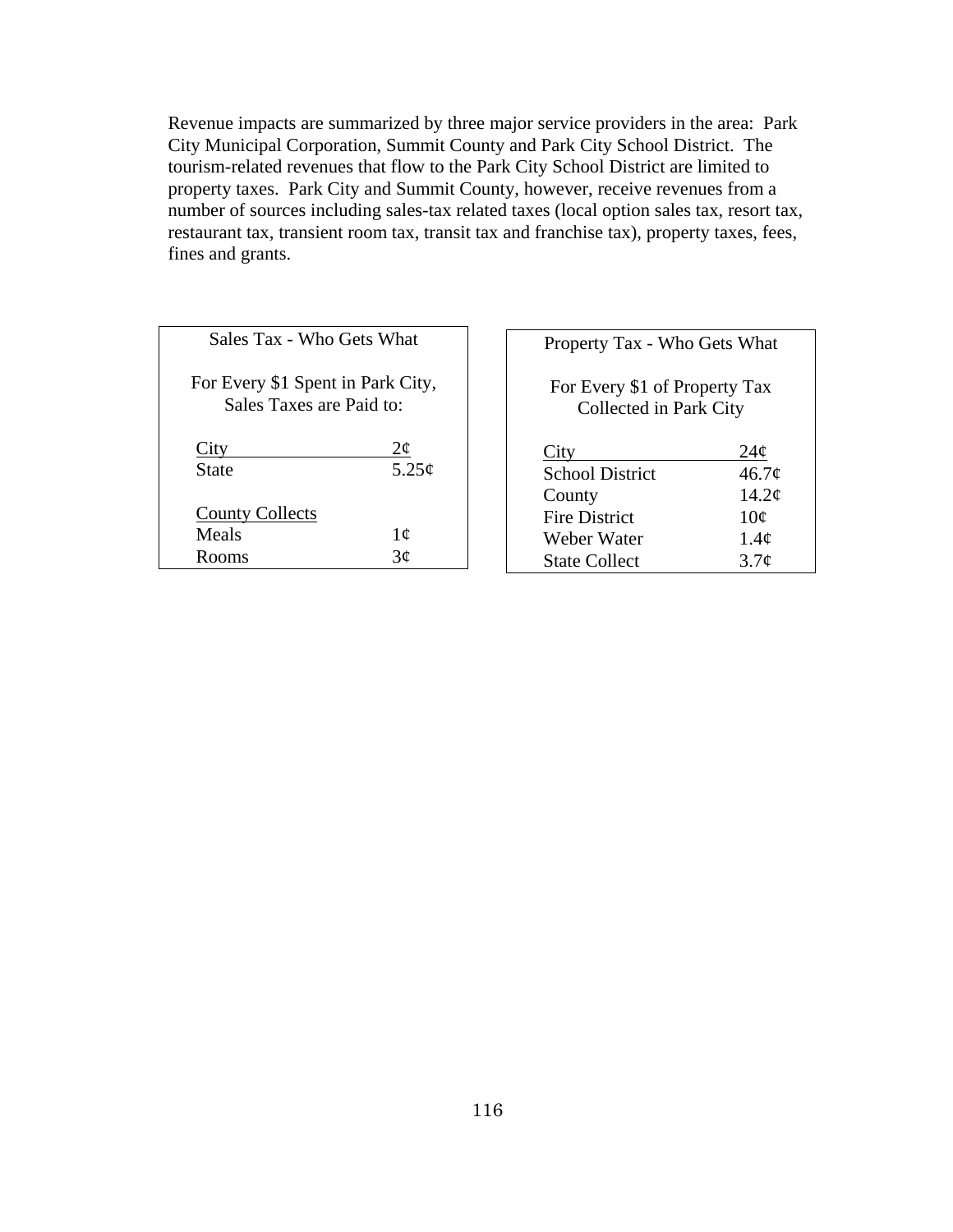

The revenue for a typical year reveals that property tax and sales tax generate the largest amount of revenue to Park City. Wikstrom's analysis directly attributes this revenue to our regional recreation tourism industry.

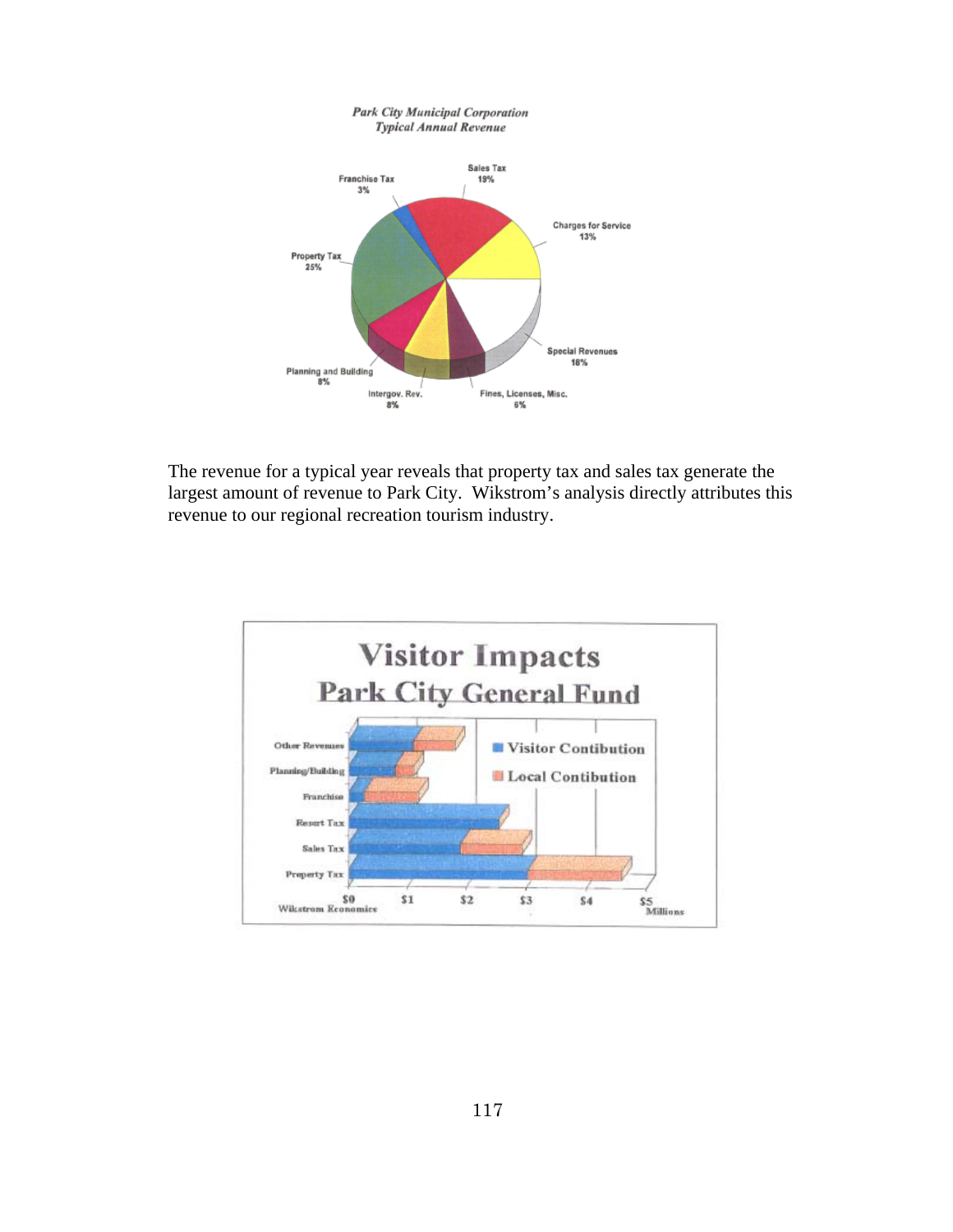Approximately 40% of the revenues received directly from tourism is in turn put back into services that support the industry. The City spends these general fund dollars on infrastructure maintenance and improvements, public safety, water and sewer systems and other indirect services that allows the tourism industry to provide quality services.

While the City fully supports our current economic sources, it is important to look for opportunities to broaden and diversify our economic base provided new sources are compatible with and expand our tourist based economy.

The following policies and subsequent action plans have been developed to guide the community while considering activities and projects which will affect our tourist economy.

#### **Intent**

Park City's economic base depends on skiing, tourism, arts, and recreation. Retail, lodges, services, professionals, and nonprofit organizations also support and are supported by the resort economy. Essential to long-term viability is the unique, varied, high quality, and welcoming experience Park City offers to both residents and a diverse visitor population.

Park City wants to provide excellence in mountain recreation for residents and visitors alike. Market preference surveys reveal that both groups prefer a lively, small scale downtown with diverse and unique shops and varied choices of accommodations, including small lodges and abundant recreational activities. To this end our goals include the following steps to support a world class resort community:

- Expanding the tourism base to meet new industry desires and needs,
- Catering to destination oriented recreation,
- Supporting quality in experience over quality,
- Caring for our sensitive alpine environment, which forms the aesthetic core of the recreational tourism business, by supporting comprehensive planning to protect the natural and man-made environment,
- Balancing community and tourism needs by developing attractions and programs that help to provide a desirable quality of life for our residents,
- Planning to promote a standard of excellence in the on-mountain experience for the  $21<sup>st</sup>$  century by insuring sustainable growth, and the best in design,
- Building on our economy in such a way that compatible, ancillary economic sectors can also grow and prosper.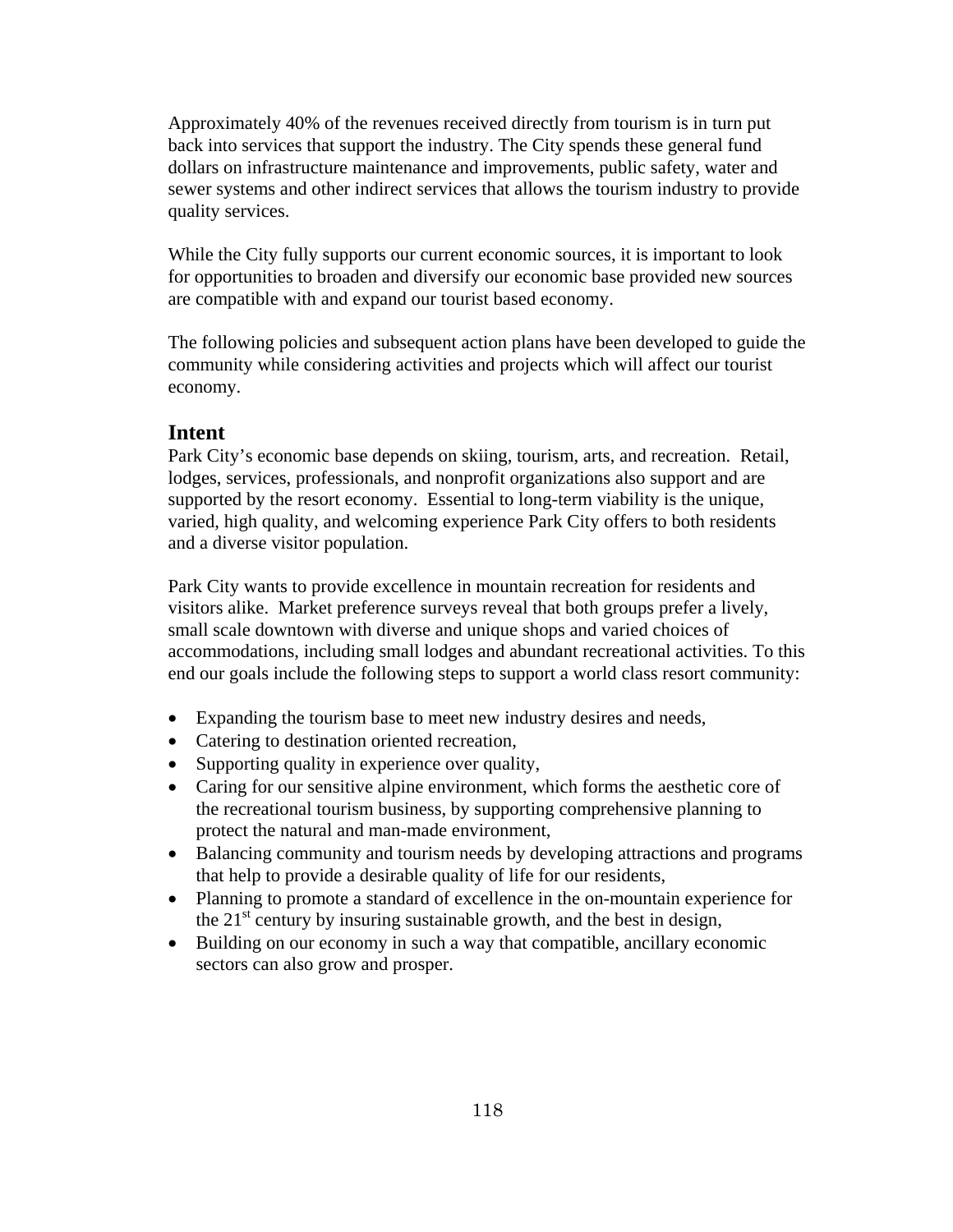A vibrant economy requires positive working relationships between people and institutions, especially between the private and public sectors. Therefore, we must foster mutual respect, civility, and cooperation, and continually improve our capacity to work together for the common good and local support for the local economy. The economy as a whole benefits when local businesses strengthen their positions by maximizing benefit and profit locally. Park City should support local businesses in their efforts to grow and expand. Regionally and nationally owned businesses that maintain our community's character and reinvest in the community also should be supported to ensure the long term successes of our economic vigor.

The *Community Economic Elements* recommends methods to achieve these goals. Success in developing this balance will include policy efforts on:

- Recreation and Tourism
- Special Events
- Annexation
- Balanced economy to ensure overall fiscal stability
- 2002 Winter Olympics Legacy
- Vital Retail

## **Policies**

#### **Recreation and Tourism Development Policies:**

- Recognize that the Park City area is home to three world class ski resorts which are the largest employers and taxpayers in the City and Summit County.
- Maintain and improve the resort ambience which includes adequate opportunities for recreation, shopping, dining and culture.
- Promote cooperation among the various major employers, business groups and the residents of Park City, including the resorts, lodging associations, restaurant owners and operators.
- Recognize potential conflicts between our resident population and economic growth resulting from the increase in tourism and mitigate these conflicts to the extent possible.
- Emphasize the community as an attraction for tourists while recognizing the tourist economy results in many of amenities desired by our residents.
- Encourage a variety of recreation opportunities with good seasonal variation.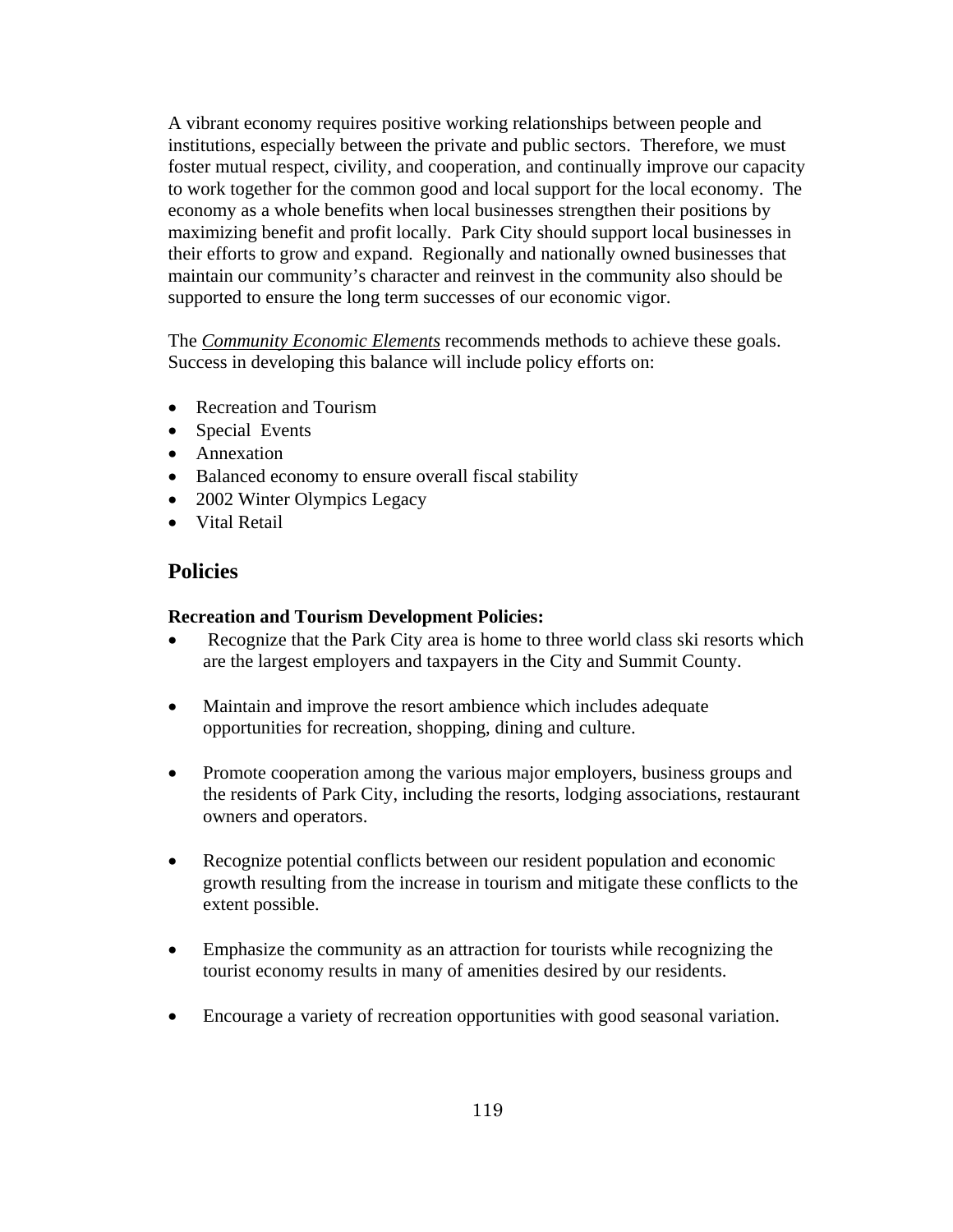- Promote activities during the non-peak winter season to increase variation.
- Historic and cultural tourism is an important component of the City's economy and should be enhanced as opportunities become available.

## **Special Events Policies:**

- Recognize that special events are important to augment the City's economy, particularly during the shoulder seasons.
- Promote special events that are compatible with Park City's image as a resort community.
- Implement reasonable measures to minimize adverse impacts on the resident population from special events may be necessary in some situations.
- Enhance the festival and resort atmosphere with special events throughout all seasons.

## **Annexation Policies:**

- In concert with adjacent counties, consider the regional impact when considering new areas of annexation.
- Consider the fiscal impacts of the proposed development and the overall costs to the City and the region.
- Ensure that community benefits derived from annexations are tangible and contribute to rather than dilute Park City's recreation and tourist atmosphere and economy.

## **Balanced Economy Policies:**

- Remain competitive in the market by implementing changes, expansions and improvements to existing facilities.
- Support local ownership of businesses as well as externally-owned businesses that serve and enhance the tourism economy and provide employment opportunities to local resident.
- Examining ways to diversity the economy in order to broaden the long term economic health of the community without competing with established tourism based businesses.
- Support additional technology businesses that enhance our economy and are compatible with our community character.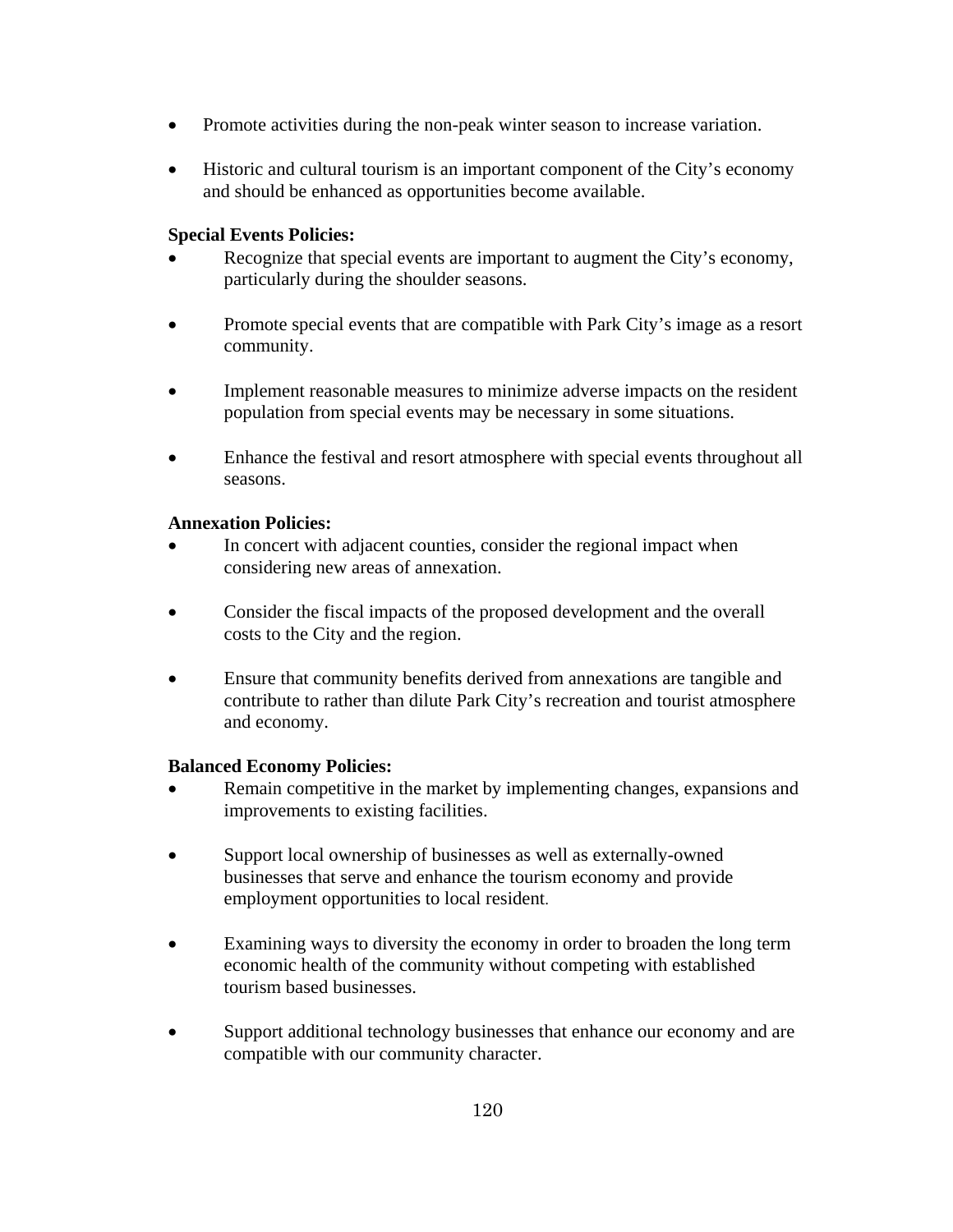• Regularly evaluate programs and services provided by the City to assure cost effective delivery to the public.

## **2002 Olympic Winter Games Legacy Policies:**

- Capitalize on the positive tourist attraction of the 2002 Winter Olympics during and after the event to promote Park City as an all season resort community.
- Work to ensure that the Winter Olympics are successful for visitors and residents.
- Provide opportunities for our citizens to participate in welcoming visitors and in celebrating the Olympics events in and near our community.
- Support efforts to minimize disruption to business during the year of the Winter Olympics.

## **Vital Retail Policies:**

- Preserve a diverse, independent retail base in the Historic Main Street core and in other retail areas of the City.
- Support Historic Downtown as a unique focal point for the community, a place where people want to shop, visit and live.
- Protect the unique historic character of Main Street as a cultural economic draw.
- Work with retailers at large to ensure that the overall health of the City's retail base is promoted and enhanced.
- Work with the adjacent counties to enhance the region's retail base collectively.
- Plan for lively informal plazas or gathering spots that draw residents and visitors to retail areas.
- Create a unique Main Street experience on Main Street.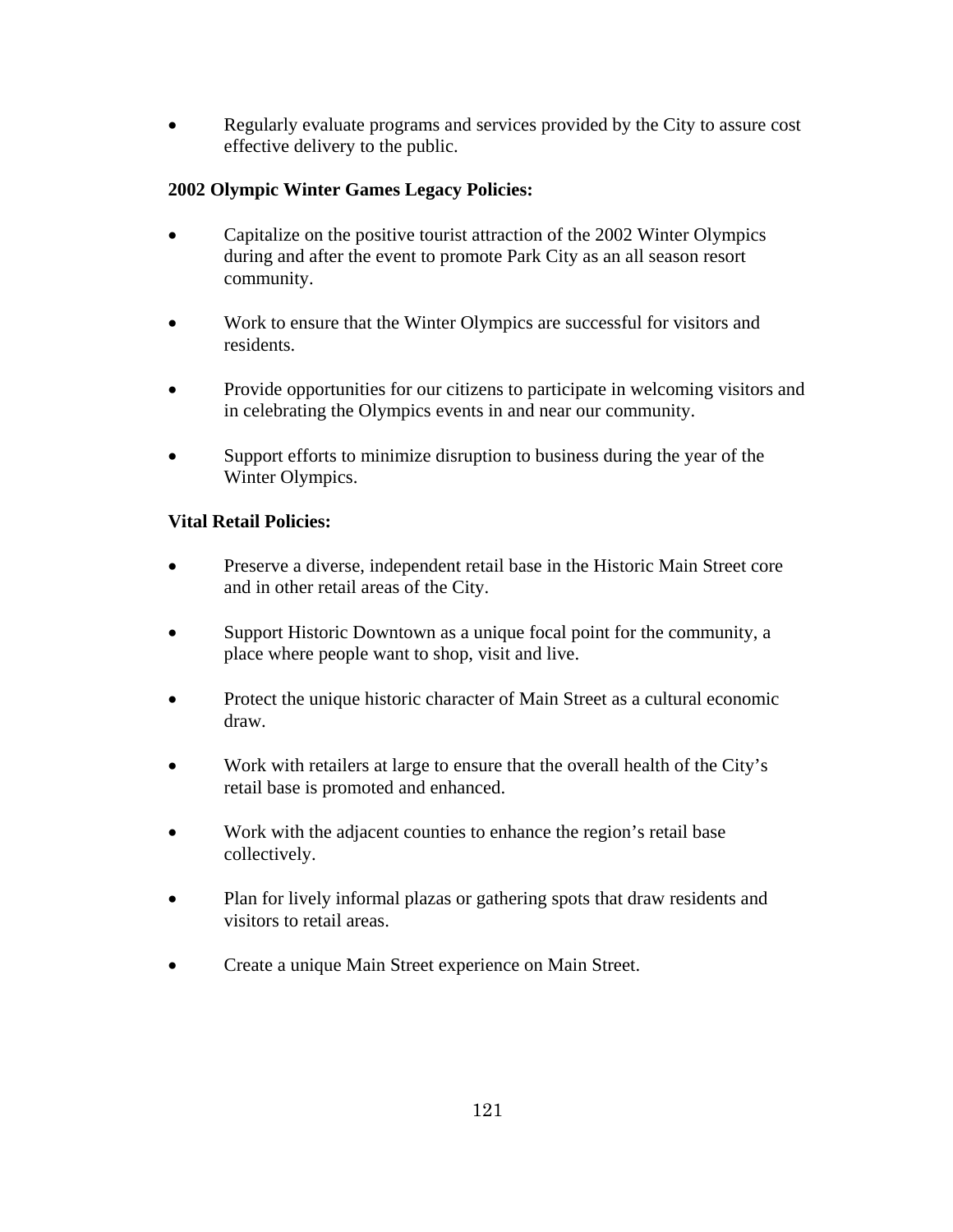## **Actions**

## **Recreation and Tourism Development Actions:**

- Expand resort venues and activities such as hiking trails, golf, ice skating, cross country skiing and back country experiences.
- Plan both winter and summer activities to enhance a year round recreation and tourism atmosphere.
- Continue to support the Chamber of Commerce's marketing efforts that promote Park City's recreational and tourist activities.
- Support and encourage the ski resorts to integrate their recreational facilities and programs in order to enhance the winter visitor's overall skiing experience.
- Continue to enhance the promotion of Park City as a community with unique historic and cultural characteristics unique to this region.

## **Special Events Actions:**

- Evaluate the appropriateness and cost-benefit effectiveness of the various existing and proposed festivals and special events.
- Develop a program of review for improving existing events and adding new ones.
- Schedule major special events in the community when the resort economy is not in peak ski season.
- Enhance the visitors overall experience by encouraging a variety of events and experiences throughout the year.
- Work regionally to attract events.
- Investigate opportunities that promote events that occur annually.
- Promote activities that encourage longer visitor stays within the community.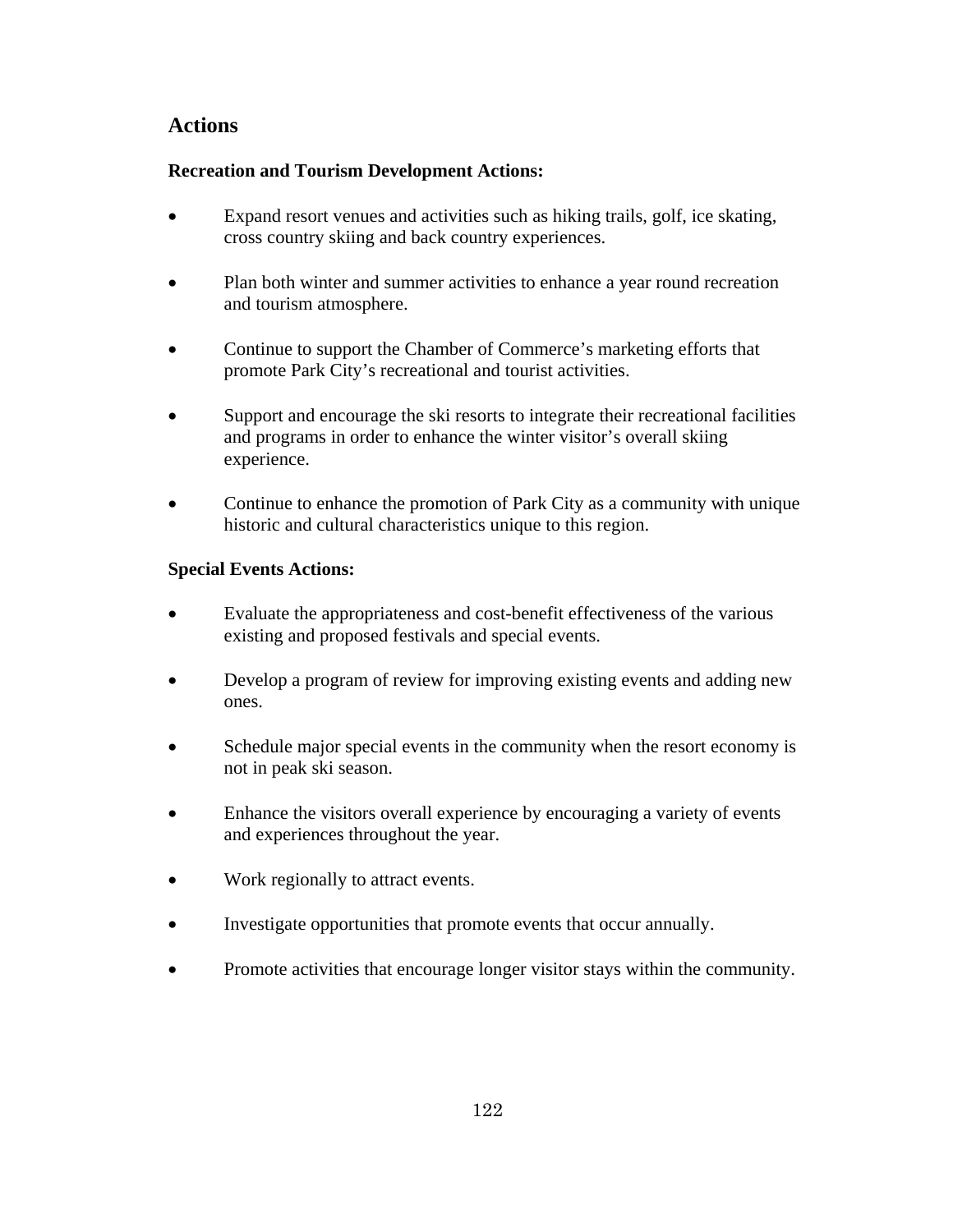## **Annexation Actions:**

- Improve dialogue and inter-local agreements with the adjacent counties in order to regionally share the benefits and impacts of annexed growth areas.
- Encourage projects that accentuate positive revenues to the City and that minimize the required cost of services.
- Develop a review mechanism in the City's annexation ordinance to ensure that community benefits add tangible value to the community and general public.

## **Balanced Economy Actions:**

- Work with other jurisdictions and the Chamber of Commerce to develop a regional approach for protecting and improving the tourism economy.
- Study the City's programs and resources and find ways to expand revenue without detracting from quality of service.
- Develop ways to track changes in our economy and to monitor undue dependence on any one section of the economy.
- Establish long range planning goals in order to achieve diversification in the tourism economy.
- Identify service industries, such as health care, technology and other sectors of the emerging economy that may capitalize on existing recreational aspects of the economy but will broaden our revenue sources.

## **2002 Olympic Winter Games Legacy Actions:**

- Work with Chamber of Commerce to assist affected business owners and to continue promotional marketing strategies.
- Capitalize on the Winter Olympic events by promoting Park City, developing or upgrading general infrastructure such as roads, transit and telecommunications, and establishing cultural legacies from the Olympics for the City and region.